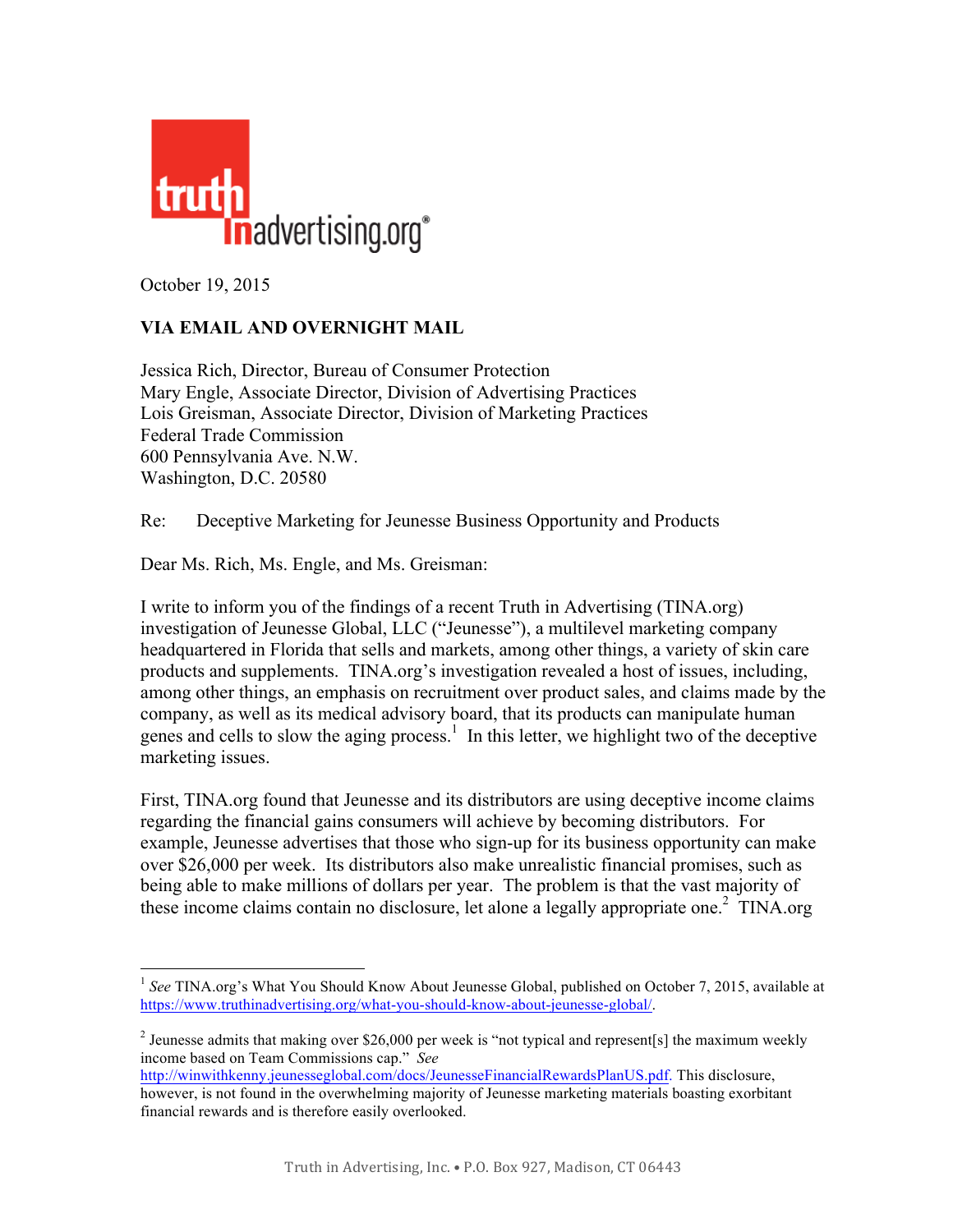has compiled over 60 instances of these types of income claims, which are all available at [https://www.truthinadvertising.org/jeunesse-income-claims-database/.](https://www.truthinadvertising.org/jeunesse-income-claims-database/) 

Second, TINA.org found that Jeunesse distributors are using a multitude of unsubstantiated health and treatment claims about Jeunesse products, such as being able to cure cancer and other serious illnesses, in order to market the Jeunesse business and its product lines. TINA.org has compiled over 150 instances in which Jeunesse distributors have either made or referenced claims that the Jeunesse product lines can treat, cure, alleviate the symptoms of, prevent, or reduce the risk of developing diseases and disorders. These examples are available at [https://www.truthinadvertising.org/jeunesse-health-claims-database/.](https://www.truthinadvertising.org/jeunesse-health-claims-database/) 

Based on this information, we contacted the company on September 25, 2015 notifying it of TINA.org's findings of inappropriate income and health claims made by Jeunesse and/or its distributors, and asked that the company remedy the deceptive marketing immediately.<sup>3</sup> While the company admitted that "misrepresentations of the kind that [TINA.org] allege[s] clearly are prohibited by our rules of conduct" <sup>4</sup> and indicated that it "is in the process of adding new fulltime employees to the compliance group in the coming weeks,"<sup>5</sup> over three weeks have past since TINA.org's initial warning and the majority of examples of deceptive health and income claims published in our databases – including marketing materials created by the company itself – are still up on the Internet.<sup>6</sup>

TINA.org therefore urges the FTC to immediately commence an investigation of the claims being made by Jeunesse and its distributors and take prompt and appropriate enforcement action against those found to be violating the law.<sup>7</sup>

 $<sup>5</sup>$  Jeunesse's October 9, 2015 letter to TINA.org is available at https://www.truthinadvertising.org/wp-</sup> [content/uploads/2015/10/Oct-9-letter-from-Jeunesse.pdf.](https://www.truthinadvertising.org/wp-content/uploads/2015/10/Oct-9-letter-from-Jeunesse.pdf) This letter was sent in response to TINA.org's September 30, 2015 letter to Jeunesse, which is available at [https://www.truthinadvertising.org/wp](https://www.truthinadvertising.org/wp-content/uploads/2015/10/Sept-30-reply-from-TINA-to-Jeunesse.pdf)[content/uploads/2015/10/Sept-30-reply-from-TINA-to-Jeunesse.pdf.](https://www.truthinadvertising.org/wp-content/uploads/2015/10/Sept-30-reply-from-TINA-to-Jeunesse.pdf)

 $6$  As of October 19, 2015, approximately two-thirds of the health claim examples and approximately threequarters of the income claim examples published in TINA.org's databases are still on the Internet. However, as explained above, the database is merely a sampling of the types of claims at issue. In other words, there are other deceptive health and income claims being used in marketing materials that are not in TINA.org's databases and not addressed by the company.

<sup>7</sup> TINA.org has also sent a complaint letter to the Attorney General of Florida, where Jeunesse is headquartered. Of note, Jeunesse's Chief Executive Officer, Randy Ray, and another company that he has headed as CEO, Fuel Freedom International, LLC, were the subjects of a Florida Attorney General investigation that resulted in an Assurance of Voluntary Compliance that prohibits Mr. Ray, "whether acting directly or through any corporation," from violating Florida and FTC laws and rules that prohibit false and misleading advertising, among other things. *See* In the Matter of Fuel Freedom International, LLC, et al., AG Case Numbers L06-3-1090 and L08-3-1028, February 2009 Assurance of Voluntary Compliance*,* available at [https://www.truthinadvertising.org/wp-content/uploads/2015/10/Fuel-Freedom-International-Executed-](https://www.truthinadvertising.org/wp-content/uploads/2015/10/Fuel-Freedom-International-Executed-AVC.pdf)[AVC.pdf.](https://www.truthinadvertising.org/wp-content/uploads/2015/10/Fuel-Freedom-International-Executed-AVC.pdf) Mr. Ray is currently violating this AVC.

<sup>&</sup>lt;sup>3</sup> TINA.org's September 25, 2015 letter to Jeunesse is available at [https://www.truthinadvertising.org/wp](https://www.truthinadvertising.org/wp-content/uploads/2015/10/Sept-25-letter-from-TINA-to-Jeunesse.pdf)[content/uploads/2015/10/Sept-25-letter-from-TINA-to-Jeunesse.pdf.](https://www.truthinadvertising.org/wp-content/uploads/2015/10/Sept-25-letter-from-TINA-to-Jeunesse.pdf)

<sup>4</sup> Jeunesse's September 28, 2015 letter to TINA.org is available at [https://www.truthinadvertising.org/wp](https://www.truthinadvertising.org/wp-content/uploads/2015/10/Sept-28-ltr-from-Jeunesse-to-TINA.pdf)[content/uploads/2015/10/Sept-28-ltr-from-Jeunesse-to-TINA.pdf.](https://www.truthinadvertising.org/wp-content/uploads/2015/10/Sept-28-ltr-from-Jeunesse-to-TINA.pdf)